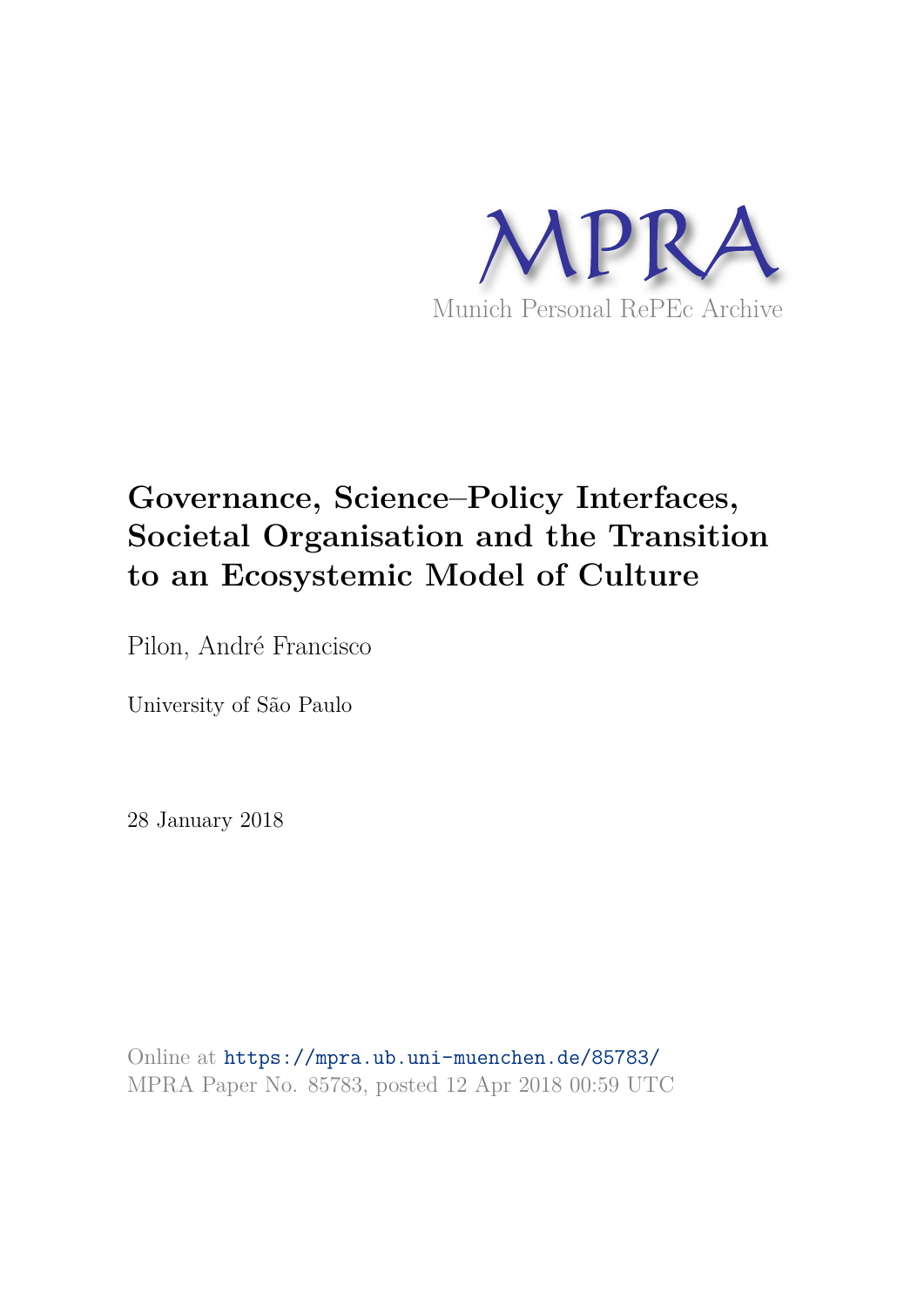## Governance, Science–Policy Interfaces, Societal Organisation and the Transition to an Ecosystemic Model of Culture

André Francisco Pilon

University of São Paulo / Int. Academy of Science, Health & Ecology

gaiarine@usp.br

*In a time where advocacy, communication, public policies, research and teaching programmes can not reach the roots of*  many of the problems of difficult settlement or solution in the world, an analytical, ecosystemic, epistemological and *methodological framework, encompassing the combination and co-design of four dimensions of being in the world (intimate, interactive, social and biophysical), is posited to identify and reconceptualise roles and drives, in view of a transformative change of the current paradigms of development, growth, power, wealth, work and freedom embedded at institutional, cultural, economic and political level, encompassing environmental problems, quality of life and the state of the world..* 

Reviewing the latest global challenges, evidence shows that the dominant paradigms of knowledge, development, wealth, power, growth, work and freedom, embedded into the political, economic, social, cultural and educational institutions, favour the dominant political-technological-economical status quo, associated with a perverse system of production and consumption, energy squander, deforestation, mining expansion, hazardous wastes, pesticides, pollutants, degraded and violent urban centers, global climate change, diminishing biological diversity.

Contemporary problems stem from the prevailing power-driven ethos and anomic individualism, which diverts human concern into unlimited material consumption and production, technological invention and scientific advancement, whatever the circumstances and consequences may be. More critical than individual motives and morals, quality of life, creation of choices, development of capacities and motivations, depend on incentive structures, of the prevalent ethos present in the cultural, social, political and economical institutions

In our asymmetrical societies, large differences in power between natural and legal persons (individuals and enterprises), affect State affairs and regulatory agencies. "Legal" and "illegal" strategies are mixed together; the role of law, the work of attorneys and judicial courts is hampered by the very system in which they are inserted; laws, regulations, and procedures "only serve as the thin part of rule of law; its full, thick realization are institutional capacity, judicial neutrality, informational transparency, and social space for civic engagement" (Sonnenfeld, 2012).

Trying to solve isolated and localized problems without addressing the general phenomenon is a conceptual error<sup>1</sup>. To face the problems of difficult settlement or solution in the world, science–policy interface should overcome conventional public policies, segmented academic formats, market-place interests and mass-media headlines, which accommodate people to the prevailing order, instead of preparing them to carry meaning, purpose and life-enhancing values (relational and ontological), to the individual and collective projects of life.

Government environmental regulation in developing countries is often based on unreliable environmental standards, has high corruption risks and presents a clearly ecological overshoot (demands on the ecosystem exceed its capacity to regenerate). Societies demarcated by weakening social bonds, a low degree of integration and common values, are unable to decide on the "technological solutions" delineated by the establishment, usually binding nature with financial interests and ignoring social, cultural and environmental impacts; advocacy, public policies, research and teaching programmes

-

 $1$  Policy makers and researchers – disregarding the profound epistemological and ontological issues at stake – have adopted structuralist approaches, with their stress on institutions and institution building, failing to account for the design, formation and maintenance of institutions, encompassing the role of leaders, elites and coalitions and the general patterns of institutional failure or corruption (Leftwich, 2010).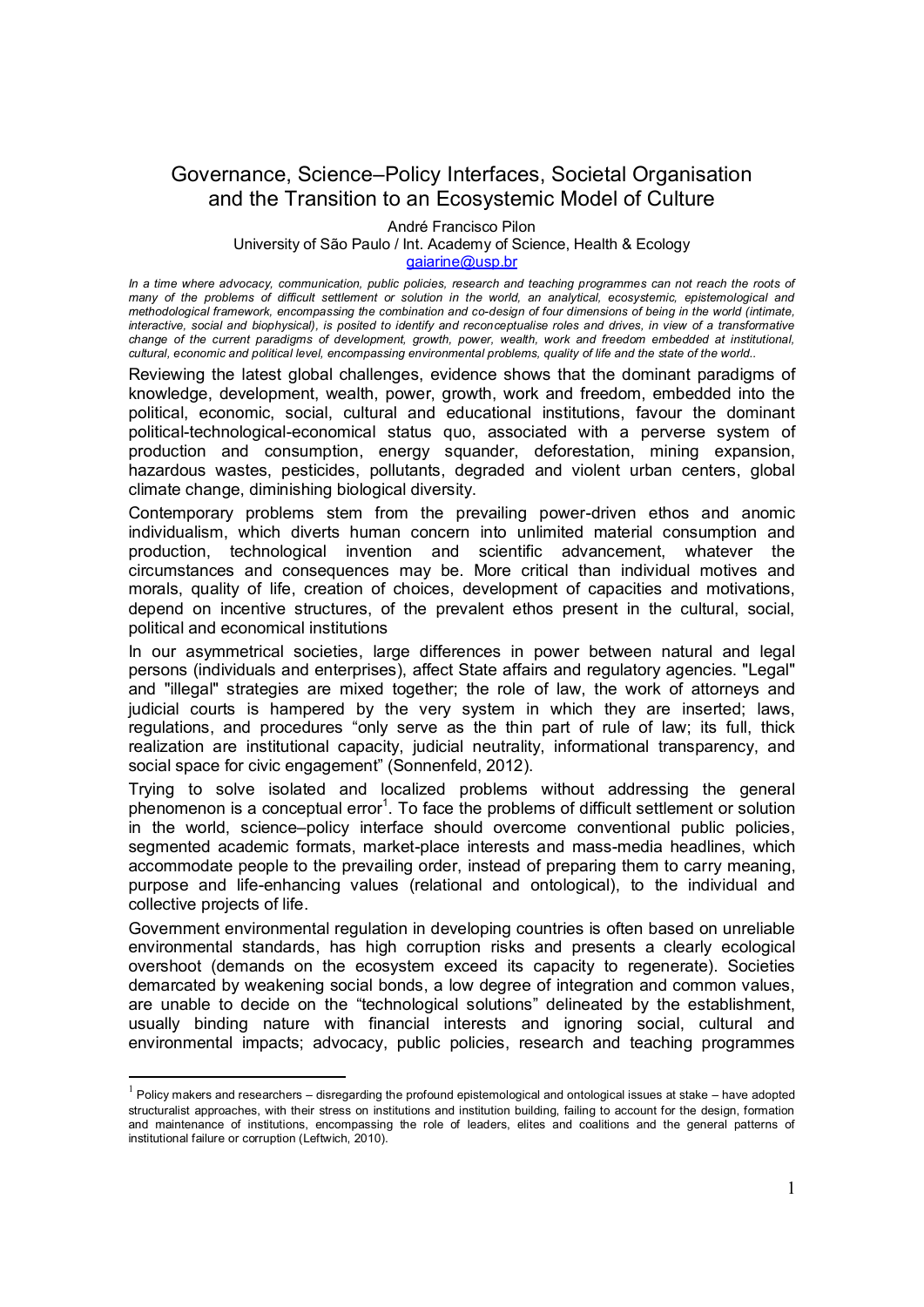should not surrender to fragmented, reduced, taken for granted issues (the "bubbles" on the surface), but define and deal with the problems deep inside the "boiling pot", where they emerge and should be tackled with.

Global climate change, diminishing biological diversity, desertification, overspread pollution are coupled with a perverse system of production and consumption, energy squander, agri-business deforestation, mining, expansion of cattle raising land, massive insecticide use, dumping of hazardous wastes, real estate interests, linked to profit-seeking and capital accumulation, which are usually sold to the public as "development" projects, transforming people in mere users and consumers, rather than critical citizens committed to the common good.

Anthropogenic views (the "human-influenced age"), do not distinguish between the whole of the human beings and the destructive action on nature and culture of the politicaleconomic establishment; power asymmetries should be considered, that confer to a small and privileged part of the world population the decisions about the destiny of the entire mankind. Offsetting proposals only mitigate a situation here and there, but do not address the causes of the problems continuously re-created within the system (like corruption that involves state capture).

The focus should not be on humankind, but on the political-economic-cultural system and its components, on its institutional embeddedness, on the marketing and advertising impact of mass-media on public opinion about products, services and lifestyles, challenging the mass-market mind-set which favours producing costly things that people do not need (luxury products, military hardware, pollution, traffic jams, useless chattels and widespread corruption and criminality), instead of what they need for a better quality of life (healthy food, adequate shelter, education, security, health care).

Public policies, advocacy, educational efforts need an integrated, ecosystemic approach to design, develop and assess the processes that could enable individuals, groups and society at large to deal with the problems of difficult settlement or solution in the world, in view of the weight of asymmetric power relations, accepted life styles and current paradigms of development, growth, power, wealth, work and freedom on the quality of life, the environment and the state of the world. The question encompasses socio-cultural learning niches, policy makers, market-place and vested interests in different areas: military, economic, political, educational, cultural (media arts, entertainment).

Instead of taking current prospects for granted and project them into the future (exploratory forecast), science–policy interfaces programmes should emphasize the definition of desirable goals and the exploration of new paths to reach them, in view of a set of values, norms and policies that prioritizes socio-ecological objectives and human well-being, the quality of natural and built environments and the aesthetic and ethical values linked to a moral and cultural meaning of the existence (normative forecast, "backcasting")<sup>2</sup>.

The dynamic field of events encompassing the forms of being in the world, the transition to an ecosystem model of culture, encompasses heterogeneous attributes, behaviours and interactions of individuals and the dynamics of the systems in which they live (institutions, populations, political, economic, cultural and ecological background), an array of factors

-

 $^2$  Backcasting is a planning method that starts with defining a desirable future and then works backwards to identify policies and programs that will connect that specified future to the present. According to a recent United Nations document, contributions to the Sustainable Development Goals should be in line with international standards and be accessible and transparent; the results should be actively and broadly shared, and used as a platform for dialogue on changes needed to achieve greater impact and responsiveness, enabling meaningful, full and effective participation of civil society in decisionmaking processes. Stakeholder engagement in long-term sustainable development works best if it is organized as a continuous, structured process, rather than on an ad-hoc basis or through unrelated one off engagement exercises at different points of the policy cycle; this means having the inclusion and/or engagement of specific sectors or citizen groups directly as a key component of the partnership approach (UN-NGLS, 2017).